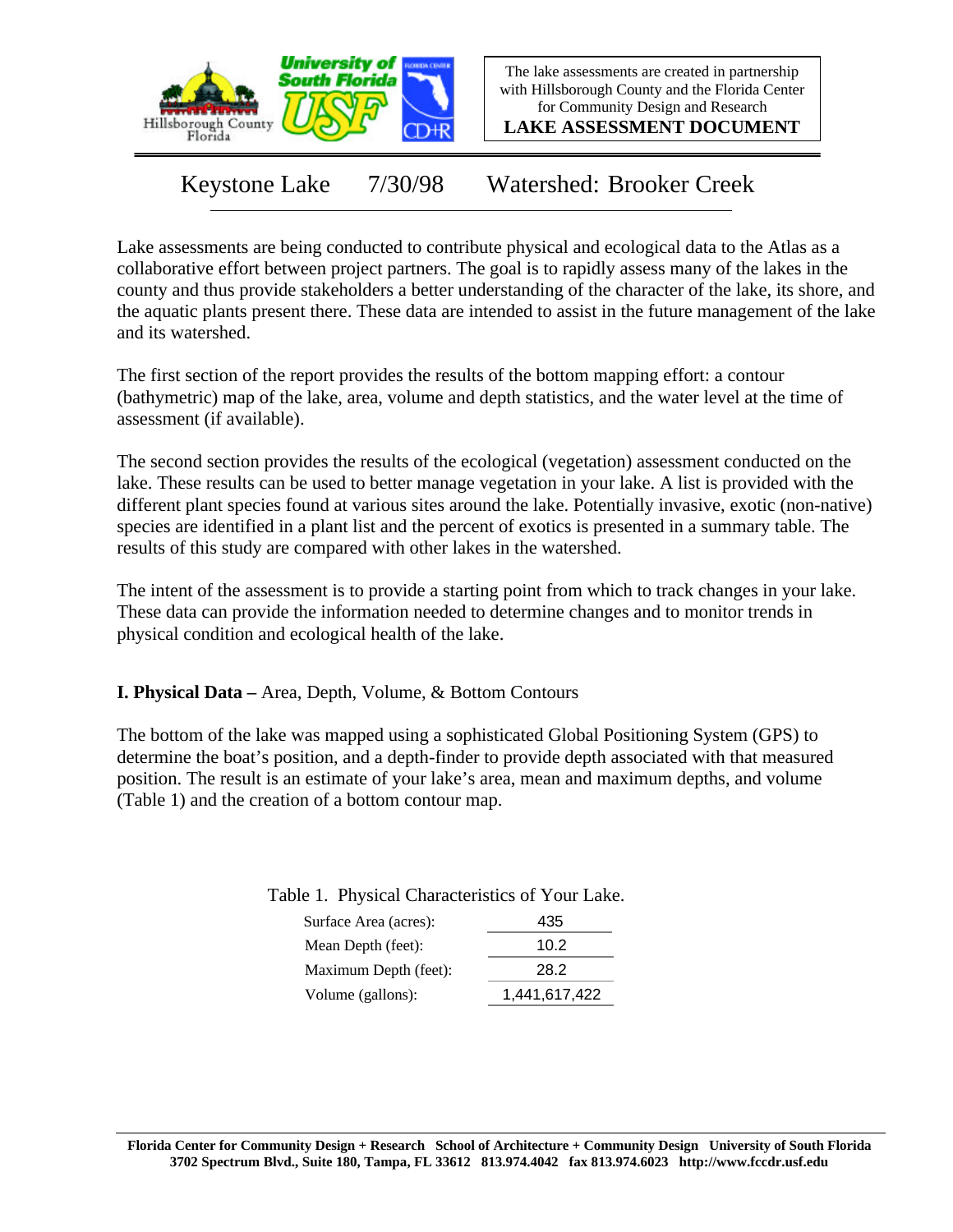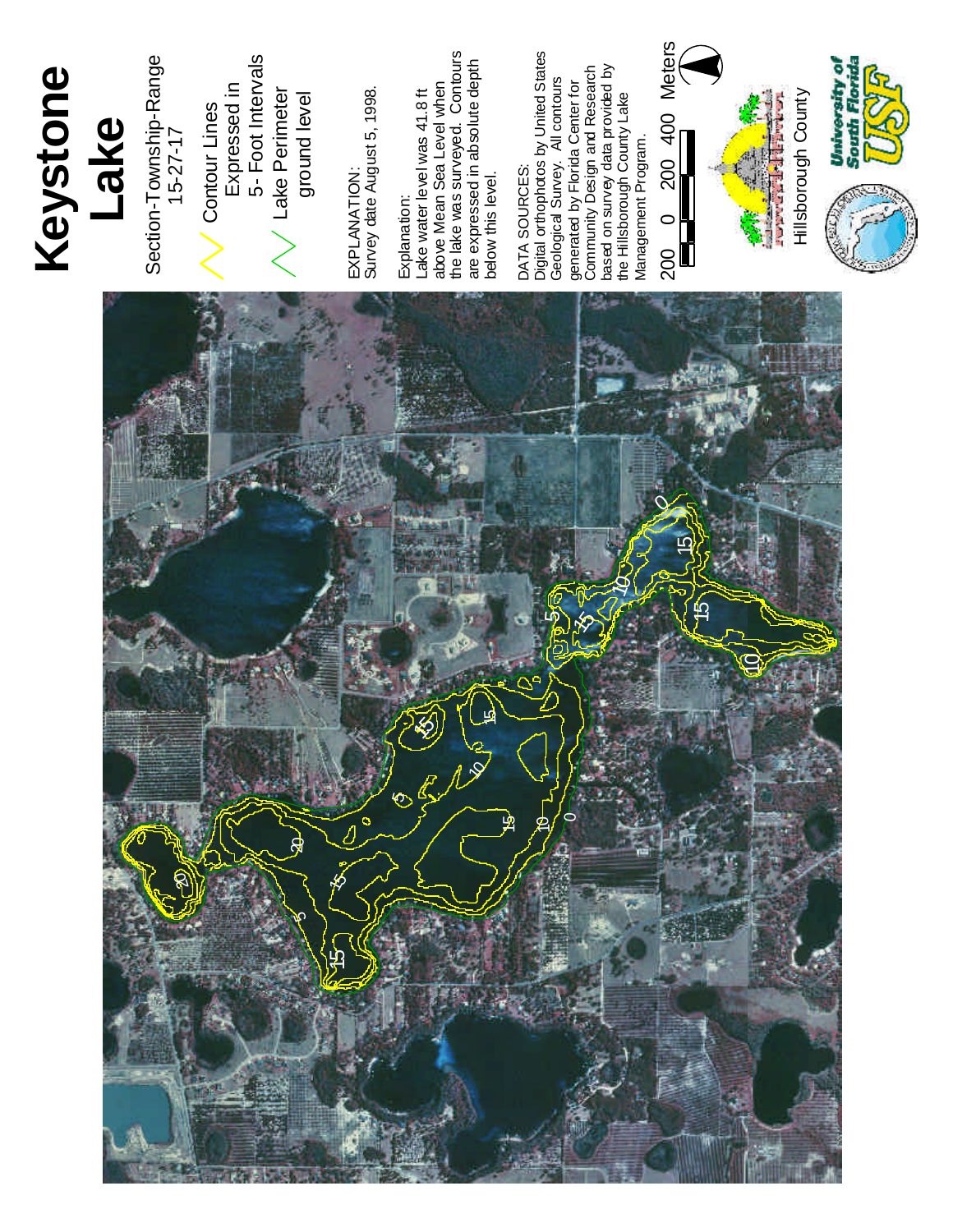

**LAKE ASSESSMENT DOCUMENT**

Keystone Lake 7/30/98 Watershed: Brooker Creek

### **II. Ecological Data**

Aquatic Plant Survey

Approximately equispaced sites are haphazardly mapped around the lake and the aquatic plants at each site are surveyed. The total number of species from all sites is used to approximate the total diversity of aquatic plants and the percent of invasive-exotic plants on the lake and in the watershed (Table 2). Many of these plants are considered ecologically harmful, as they tend to out-compete native species. Such "nuisance" plants can also make boating and other recreational activities difficult or impossible. The common and scientific names of plant species found on your lake are listed in Table 3.

> Table 2. Comparison of species diversity between your lake and other assessed lakes located within your watershed.

|                        |     | Keystone Lake Brooker Creek<br>(Average) |  |
|------------------------|-----|------------------------------------------|--|
| Number of Taxa:        | 64  | 31                                       |  |
| Percent Exotic Plants: | 19% | 14%                                      |  |

Table 3. Botanical and common names of the most commonly found plants on your lake. Percent frequency (of occurence), habit (location where found), status (native or exotic), and EPPC status are provided.

|                                        | are provided.               |           |           |                |             |
|----------------------------------------|-----------------------------|-----------|-----------|----------------|-------------|
| Common Name                            | <b>Plant Species</b>        | Frequency | Habit     | <b>Status</b>  | <b>EPPC</b> |
| Stream Bog Moss                        | Mayaka fluviatilis          | 97%       | Submersed | Native         | NL.         |
| Torpedo Grass                          | Panicum repens              | 93%       | Emergent  | Exotic         |             |
| Water Primroses, Primrosewillow        | Ludwigia spp.               | 90%       | Emergent  | Unknown        | NL.         |
| Cypress                                | Taxodium spp.               | 90%       | Emergent  | Native         | NL.         |
| Pickerel Weed                          | Pontederia cordata          | 70%       | Emergent  | Native         | NL.         |
| Manyflower Marshpennywort, Water Penny | Hydrocotyl umbellata        | 60%       | Emergent  | Native         | NL.         |
| <b>Water Purslane</b>                  | Didiplis diandra            | 57%       | Submersed | <b>Unknown</b> | NL.         |
| Water Spangles, Water Fern             | Salvinia minima             | 57%       | Floating  | Native         | NL.         |
| Wild Taro, Dasheen, Coco Yam           | Colocasia esculenta         | 50%       | Emergent  | Exotic         |             |
| Banana Lily, Big Floatingheart         | Nymphoides aquatica         | 50%       | Floating  | <b>Native</b>  | <b>NL</b>   |
| Punk Tree, Melaleuca                   | Melaleuca quinquenervia     | 47%       | Emergent  | Exotic         |             |
| <b>Climbing Hempvine</b>               | Mikania scandens            | 47%       | Emergent  | Native         | NL          |
| Swamp Fern                             | Blechnum serrulatum         | 43%       | Emergent  | Native         | NL.         |
| Wax Myrtle                             | Myrica cerifera             | 43%       | Emergent  | Native         | NL.         |
| Baldwin's Spikerush, Roadgrass         | Eleocharis baldwinii        | 40%       | Submersed | Native         | NL          |
| <b>Alligator Weed</b>                  | Alternanthera philoxeroides | 37%       | Emergent  | Exotic         | Ш           |

Florida Center for Community Design + Research School of Architecture + Community Design University of South Florida 3702 Spectrum Blvd., Suite 180, Tampa, FL 33612 813.974.4042 fax 813.974.6023 http://www.fccdr.usf.edu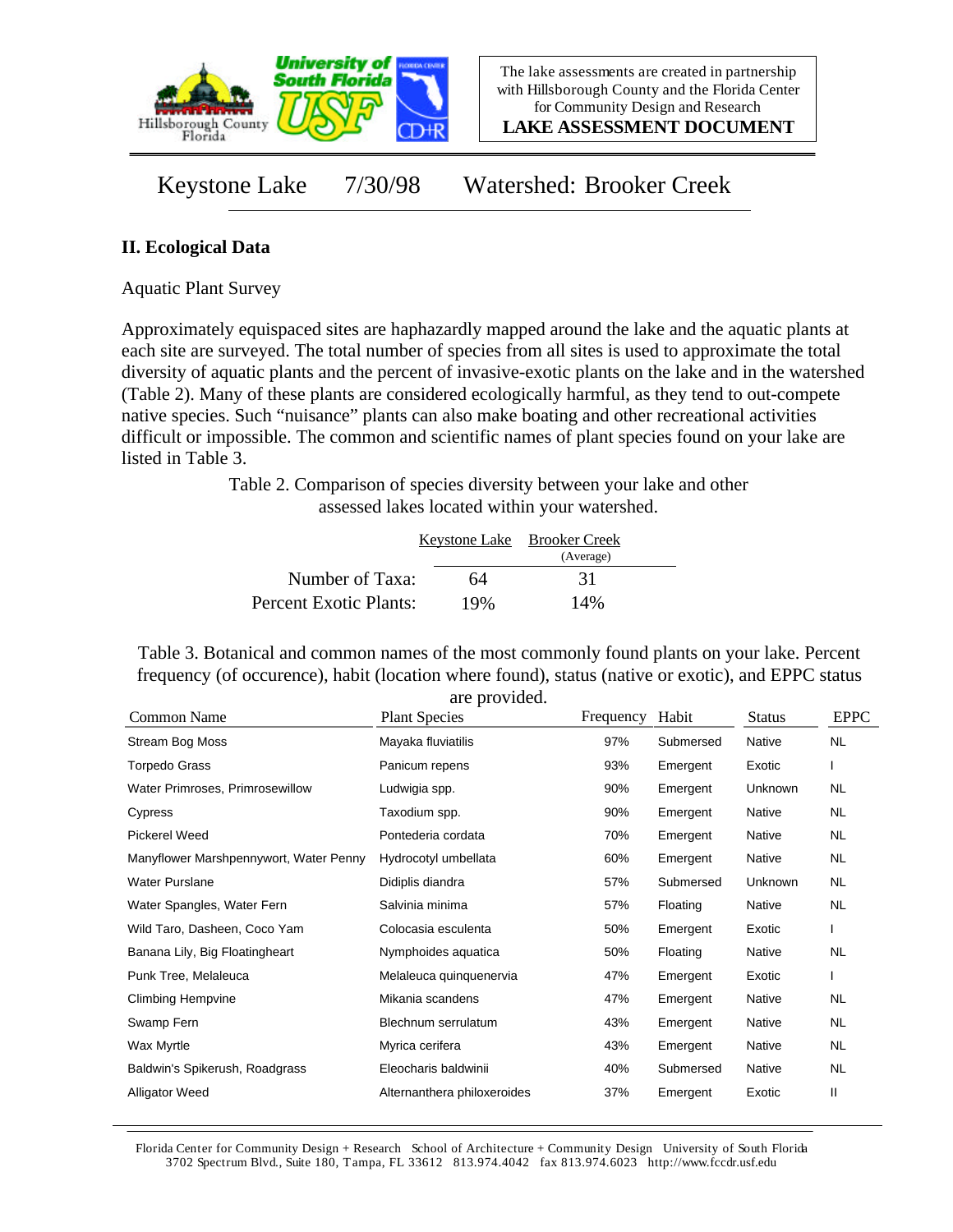# Keystone Lake 7/30/98 Watershed: Brooker Creek

| Maidencane                                | Panicum hemitomon            | 37% | Emergent    | Native        | NL.       |
|-------------------------------------------|------------------------------|-----|-------------|---------------|-----------|
| Lemon Bacopa                              | Bacopa caroliniana           | 33% | Submersed   | Native        | NL        |
| Southern Red Maple                        | Acer rubrum var. trilobum    | 30% | Emergent    | Native        | NL        |
| Carolina Redroot                          | Lachnanthes caroliniana      | 30% | Emergent    | Native        | NL        |
| American White Water Lily, Fragrant Water | Nymphaea odorata             | 30% | Floating    | Native        | NL        |
| Marsh St. John's Wort                     | Triadenum virginicum         | 30% | Emergent    | Native        | NL        |
| Common Buttonbush                         | Cephalanthus occidentalis    | 27% | Emergent    | Native        | NL        |
| Sedge                                     | Cyperus spp.                 | 27% | Emergent    | Unknown       | NL.       |
| Rush Fuirena                              | Fuirena spp.                 | 27% | Emergent    | Native        | NL        |
| Spatterdock, Yellow Pondlily              | Nuphar lutea var. advena     | 27% | Floating    | Native        | NL.       |
| Burhead Sedge, Cuban Scirpus              | Scirpus cubensis             | 27% | Emergent    | Native        | NL        |
| Para Grass                                | Urochloa (Brachiaria) mutica | 27% | Emergent    | Exotic        |           |
| Dayflower                                 | Commelina spp.               | 23% | Emergent    | Exotic        | NL.       |
| Dahoon Holly                              | llex cassine                 | 23% | Emergent    | Native        | NL        |
| <b>Buttonweed</b>                         | Diodia virginiana            | 17% | Emergent    | Native        | NL        |
| Popcorn Tree, Chinese Tallow Tree         | Sapium sebiferum             | 17% | Emergent    | Exotic        | L         |
| Creeping Primrosewillow, Red Ludwigia     | Ludwigia repens              | 13% | Emergent    | Native        | NL.       |
| Pine Tree                                 | Pinus spp.                   | 13% | Emergent    | Native        | NL        |
| <b>Meadow Beauties</b>                    | Rhexia spp.                  | 13% | Terrestrial | Unknown       | NL        |
| Yellow-eyed Grass                         | Xyris spp.                   | 13% | Emergent    | Native        | NL        |
| Pigweed, Water Hemp                       | Amaranthus australis         | 10% | Emergent    | Native        | NL        |
| Bacopa, Water-hyssops                     | Bacopa spp.                  | 10% | Submersed   | Native        | NL.       |
| Smartweed, Knotweed                       | Polygonum spp.               | 10% | Emergent    | Native        | NL        |
| Laurel Oak; Diamond Oak                   | Quercus laurifolia           | 10% | Emergent    | Native        | NL        |
| Water Oak                                 | Quercus nigra                | 10% | Emergent    | Native        | NL        |
| <b>Bur Marigold</b>                       | Bidens spp.                  | 7%  | Emergent    | Native        | NL        |
| Watergrass                                | Luziola fluitans             | 7%  | Emergent    | Native        | NL        |
| Water-Horehound, Bugle weed               | Lycopus rubellus             | 7%  | Emergent    | Native        | NL.       |
| Chain fern                                | Woodwardia spp.              | 7%  | Emergent    | Native        | NL        |
| Falsewillow                               | Baccharis spp.               | 3%  | Emergent    | Native        | NL        |
| Common Bacopa, Herb-Of-Grace              | Bacopa monnieri              | 3%  | Submersed   | Native        | NL.       |
| <b>Water Sprite</b>                       | Ceratopteris thalictroides   | 3%  | Emergent    | Exotic        | NL        |
| Fragrant Flatsedge                        | Cyperus odoratus             | 3%  | Emergent    | <b>Native</b> | NL        |
| Southern Wood Fern                        | Dryopteris ludoviciana       | 3%  | Emergent    | Native        | <b>NL</b> |
| Hydrilla, waterthyme                      | Hydrilla verticillata        | 3%  | Submersed   | Exotic        | L         |
| <b>Bighead Rush</b>                       | Juncus megacephalus          | 3%  | Emergent    | Native        | NL.       |
| Sweetgum                                  | Liquidamber styraciflua      | 3%  | Emergent    | <b>Native</b> | NL        |
| Shade Mudflower, Baby's Tears             | Micranthemum umbrosum        | 3%  | Submersed   | Native        | NL.       |
| Vaseygrass                                | Paspalum urvillei            | 3%  | Emergent    | Exotic        | NL        |
| Marsh Fleabane, Camphorweed               | Pluchea spp.                 | 3%  | Emergent    | Native        | NL.       |
| Horned Beak Rush                          | Rhynchospora cornulata       | 3%  | Emergent    | Native        | NL        |
| Bulltongue Arrowhead, Duck Potato         | Sagittaria lancifolia        | 3%  | Emergent    | Native        | NL.       |
| Willow                                    | Salix spp.                   | 3%  | Emergent    | Native        | NL        |

Florida Center for Community Design + Research School of Architecture + Community Design University of South Florida 3702 Spectrum Blvd., Suite 180, Tampa, FL 33612 813.974.4042 fax 813.974.6023 http://www.fccdr.usf.edu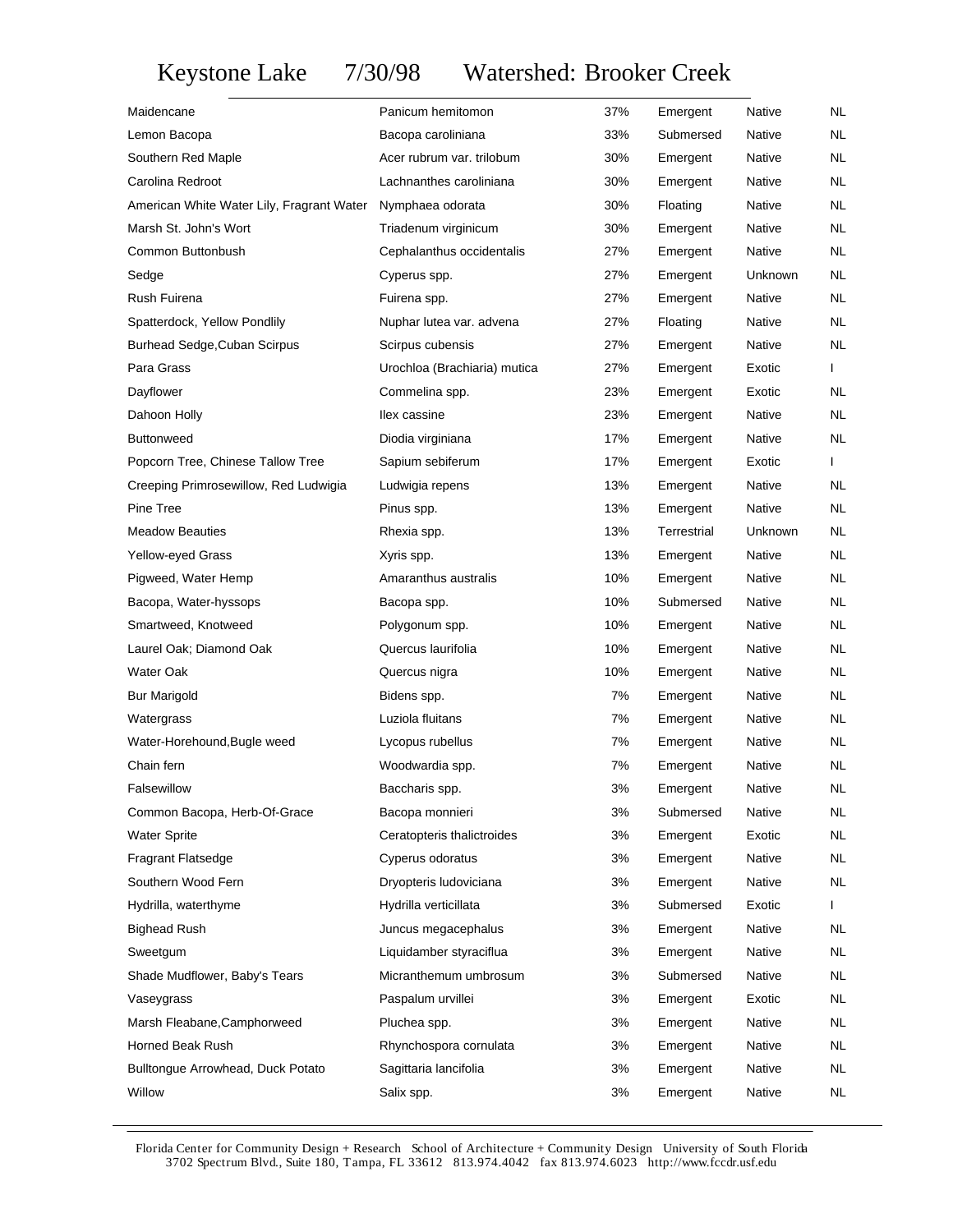# Keystone Lake 7/30/98 Watershed: Brooker Creek

| <b>Brazilian Pepper</b> | Schinus terebinthifolius | 3% | Emergent  | Exotic |           |
|-------------------------|--------------------------|----|-----------|--------|-----------|
| Cattails                | Typha spp.               | 3% | Emergent  | Native | <b>NL</b> |
| Caesar's-weed           | Urena lobata             | 3% | Emergent  | Exotic |           |
| <b>Bladderwort</b>      | Utricularia spp.         | 3% | Submersed | Native | NL        |